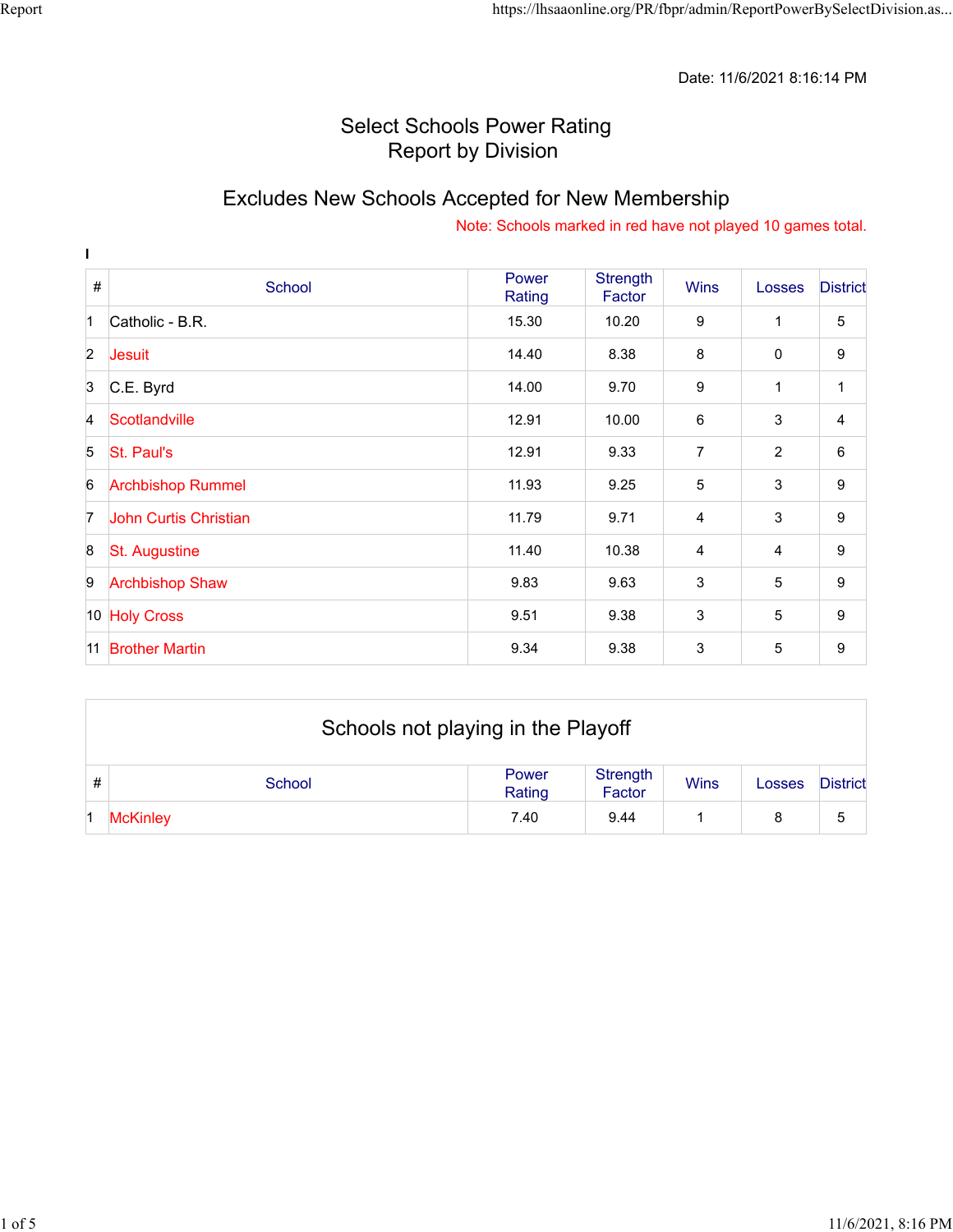Date: 11/6/2021 8:16:14 PM

## Select Schools Power Rating Report by Division

### Excludes New Schools Accepted for New Membership

| $\mathbf{I}$   |                           |                 |                           |                |                |                 |
|----------------|---------------------------|-----------------|---------------------------|----------------|----------------|-----------------|
| $\#$           | School                    | Power<br>Rating | <b>Strength</b><br>Factor | <b>Wins</b>    | Losses         | <b>District</b> |
| $\mathbf 1$    | E.D. White                | 16.47           | 8.25                      | 8              | $\mathbf 0$    | 9               |
| $\overline{2}$ | University Lab            | 16.19           | 8.50                      | 10             | 0              | $\overline{7}$  |
| 3              | Loyola Prep               | 13.52           | 8.70                      | $\overline{7}$ | 3              | 1               |
| $\overline{A}$ | Liberty                   | 12.84           | 6.78                      | 8              | 1              | $\overline{7}$  |
| 5              | <b>St. Thomas More</b>    | 12.72           | 10.00                     | 6              | $\overline{4}$ | 5               |
| 6              | <b>Vandebilt Catholic</b> | 12.59           | 7.63                      | 6              | $\overline{2}$ | 8               |
| 7              | <b>Teurlings Catholic</b> | 11.60           | 9.10                      | 6              | 4              | 5               |
| 8              | Parkview Baptist          | 10.79           | 7.50                      | 6              | $\overline{4}$ | $\overline{7}$  |
| 9              | St. Michael the Archangel | 10.47           | 7.67                      | 5              | $\overline{4}$ | $\overline{7}$  |
|                | 10 De La Salle            | 10.03           | 8.63                      | $\overline{c}$ | 6              | 11              |
|                | 11 St. Louis Catholic     | 9.46            | 8.20                      | 4              | 6              | 4               |
|                | 12 Evangel Christian      | 9.32            | 9.40                      | 3              | $\overline{7}$ | 1               |
|                | 13 Archbishop Hannan      | 8.25            | 7.13                      | $\overline{c}$ | 6              | 8               |
|                | 14 Haynes Academy         | 7.69            | 5.63                      | 3              | 5              | 11              |

|               | Schools not playing in the Playoff |                 |                    |                |        |                 |  |  |  |
|---------------|------------------------------------|-----------------|--------------------|----------------|--------|-----------------|--|--|--|
| $\#$          | School                             | Power<br>Rating | Strength<br>Factor | <b>Wins</b>    | Losses | <b>District</b> |  |  |  |
| 1             | Thomas Jefferson                   | 7.10            | 5.63               | $\overline{2}$ | 6      | 11              |  |  |  |
| $\mathcal{P}$ | usher Charter                      | 5.43            | 5.80               |                | 4      | 11              |  |  |  |
| 3             | <b>Ben Franklin</b>                | 3.64            | 5.00               | 0              | 5      | 11              |  |  |  |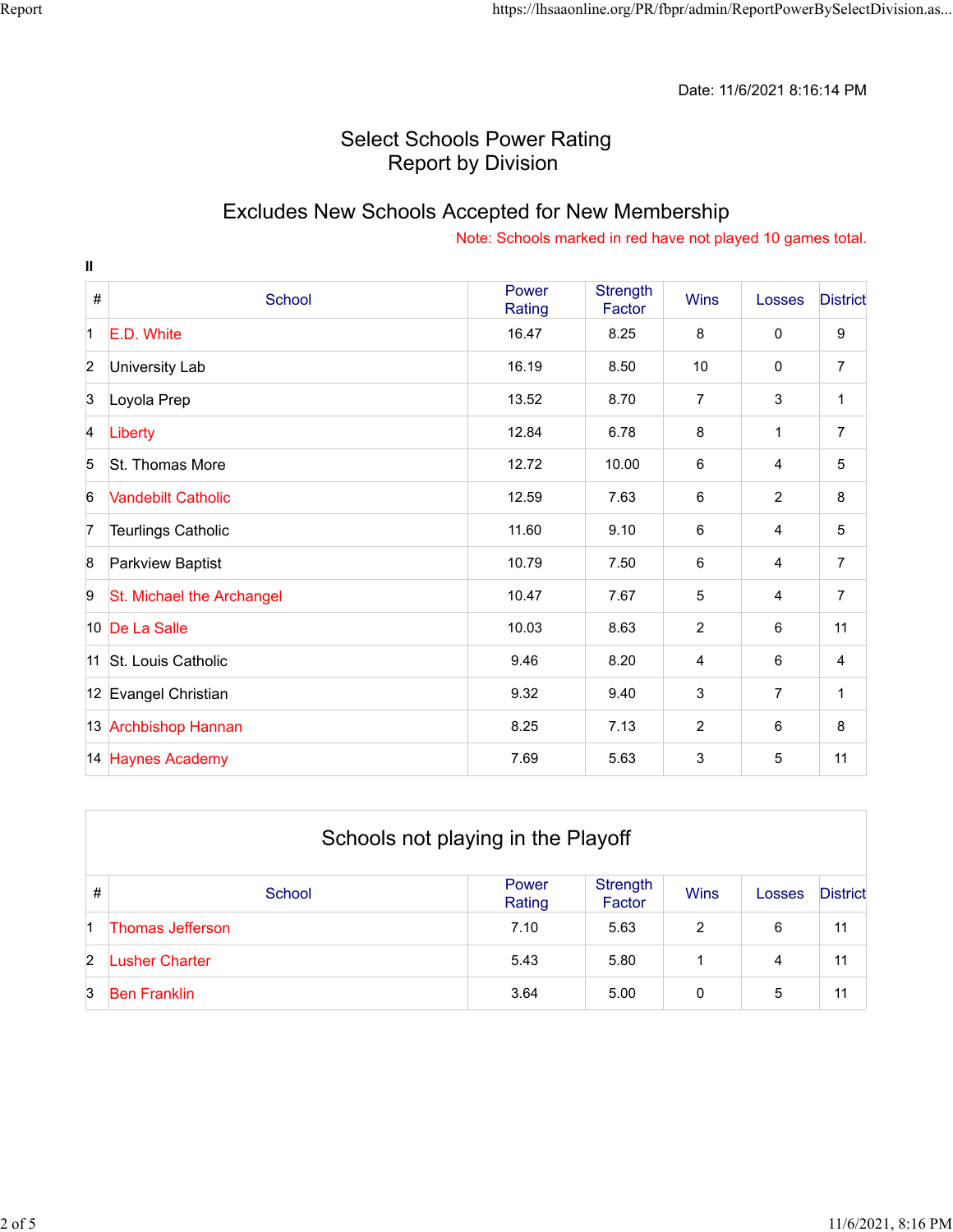### Select Schools Power Rating Report by Division

### Excludes New Schools Accepted for New Membership

| $\mathbf{m}$     |                           |                 |                           |                |                |                 |
|------------------|---------------------------|-----------------|---------------------------|----------------|----------------|-----------------|
| $\#$             | School                    | Power<br>Rating | <b>Strength</b><br>Factor | <b>Wins</b>    | Losses         | <b>District</b> |
| $\vert$ 1        | Lafayette Christian       | 17.11           | 8.89                      | 8              | 1              | 6               |
| $\overline{2}$   | Notre Dame                | 15.89           | 8.50                      | 8              | $\overline{c}$ | 6               |
| 3                | <b>St. Charles</b>        | 15.69           | 6.25                      | 8              | 0              | 11              |
| $\overline{A}$   | Episcopal                 | 15.31           | 6.67                      | 9              | 0              | 8               |
| 5                | <b>Isidore Newman</b>     | 14.77           | 7.38                      | 6              | 2              | 11              |
| 6                | Dunham                    | 13.89           | 7.90                      | $\overline{7}$ | 3              | 8               |
| 7                | <b>St. Thomas Aquinas</b> | 13.08           | 5.38                      | 7              | 1              | 9               |
| $\boldsymbol{8}$ | Ascension Episcopal       | 12.96           | 7.00                      | 7              | 3              | $\overline{7}$  |
| 9                | Catholic - N.I.           | 10.86           | 8.00                      | 4              | 6              | 7               |
|                  | 10 Pope John Paul II      | 10.65           | 6.78                      | 4              | 5              | 10              |
| 11               | <b>Holy Savior Menard</b> | 7.92            | 8.20                      | $\mathbf{1}$   | 9              | 3               |

|   | Schools not playing in the Playoff |                 |                    |             |        |                 |  |
|---|------------------------------------|-----------------|--------------------|-------------|--------|-----------------|--|
| # | School                             | Power<br>Rating | Strength<br>Factor | <b>Wins</b> | Losses | <b>District</b> |  |
|   | Northlake Christian                | 7.26            | 6.11               | 2           |        | 10              |  |
| 2 | Houma Christian                    | 7.07            | 4.50               | ◠           | 4      |                 |  |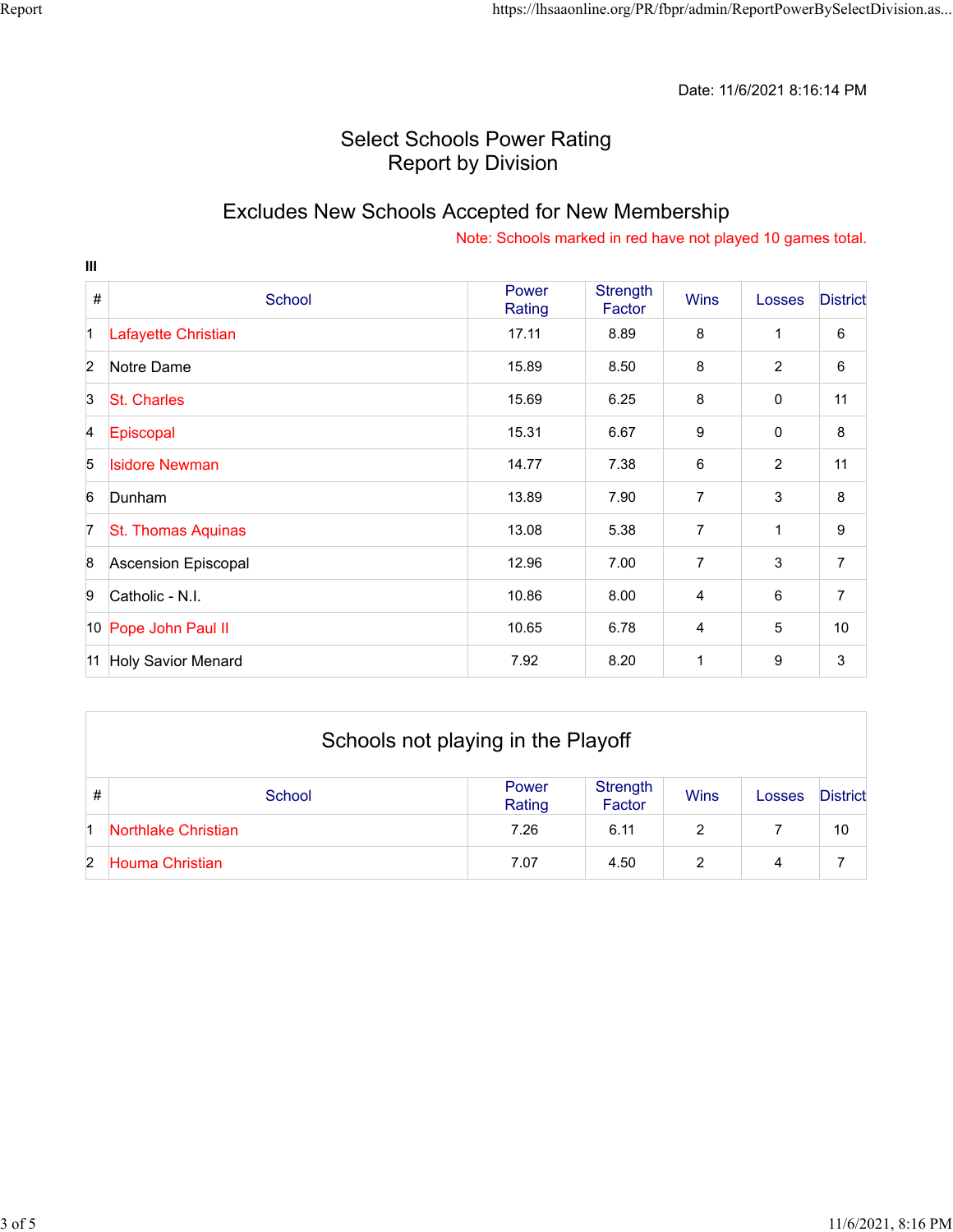Date: 11/6/2021 8:16:14 PM

## Select Schools Power Rating Report by Division

# Excludes New Schools Accepted for New Membership

| IV               |                              |                 |                           |                |                |                 |
|------------------|------------------------------|-----------------|---------------------------|----------------|----------------|-----------------|
| $\#$             | School                       | Power<br>Rating | <b>Strength</b><br>Factor | <b>Wins</b>    | Losses         | <b>District</b> |
| $\mathbf 1$      | <b>Ouachita Christian</b>    | 15.17           | 5.50                      | 10             | $\mathbf 0$    | $\overline{c}$  |
| $\overline{2}$   | <b>Southern Lab</b>          | 14.51           | 6.33                      | $\overline{7}$ | $\overline{2}$ | 6               |
| 3                | Opelousas Catholic           | 14.40           | 5.80                      | 9              | 1              | 5               |
| 4                | <b>Calvary Baptist</b>       | 14.33           | 5.80                      | 9              | 1              | $\mathbf{1}$    |
| 5                | Sacred Heart                 | 14.30           | 6.60                      | 8              | 2              | 5               |
| $6\phantom{1}$   | Vermilion Catholic           | 14.24           | 7.40                      | $\overline{7}$ | $\mathfrak{S}$ | 8               |
| $\overline{7}$   | St. Mary's                   | 13.90           | 6.20                      | 8              | $\overline{c}$ | 3               |
| $\boldsymbol{8}$ | <b>Central Catholic</b>      | 13.56           | 6.67                      | 6              | 3              | 8               |
| 9                | <b>Ascension Catholic</b>    | 13.47           | 4.75                      | 7              | 1              | $\overline{7}$  |
|                  | 10 Metairie Park Country Day | 13.41           | 5.43                      | 5              | $\overline{2}$ | 9               |
|                  | 11 Catholic - P.C.           | 12.83           | 7.00                      | 6              | 4              | 5               |
|                  | 12 St. Edmund                | 12.71           | 6.70                      | 6              | 4              | 5               |
|                  | 13 Hamilton Christian        | 12.33           | 5.44                      | $\overline{7}$ | 2              | 4               |
|                  | 14 St. Frederick             | 12.21           | 5.22                      | $\overline{7}$ | $\overline{2}$ | $\overline{c}$  |
|                  | 15 Hanson Memorial           | 12.05           | 5.50                      | 7              | 3              | 8               |
|                  | 16 Cedar Creek               | 12.00           | 6.11                      | 6              | 3              | $\overline{2}$  |
|                  | 17 Riverside Academy         | 11.90           | 6.63                      | 3              | 5              | 9               |
|                  | 18 Westminster Christian     | 10.94           | 5.70                      | 6              | $\overline{4}$ | 5               |
|                  | 19 Highland Baptist          | 9.84            | 5.50                      | 5              | 5              | 8               |
|                  | 20 St. Martin's Episcopal    | 9.41            | 5.29                      | 3              | 4              | 9               |
|                  | 21 Covenant Christian        | 9.39            | 5.75                      | $\mathbf{3}$   | $\sqrt{5}$     | 8               |
|                  | 22 St. John                  | 8.35            | 5.30                      | $\mathbf{3}$   | $\overline{7}$ | $\overline{7}$  |
|                  | 23 Central Private           | 8.15            | 4.63                      | 3              | 5              | 6               |
|                  | 24 Ascension Christian       | 6.56            | 4.44                      | $\overline{2}$ | $\overline{7}$ | $\overline{7}$  |